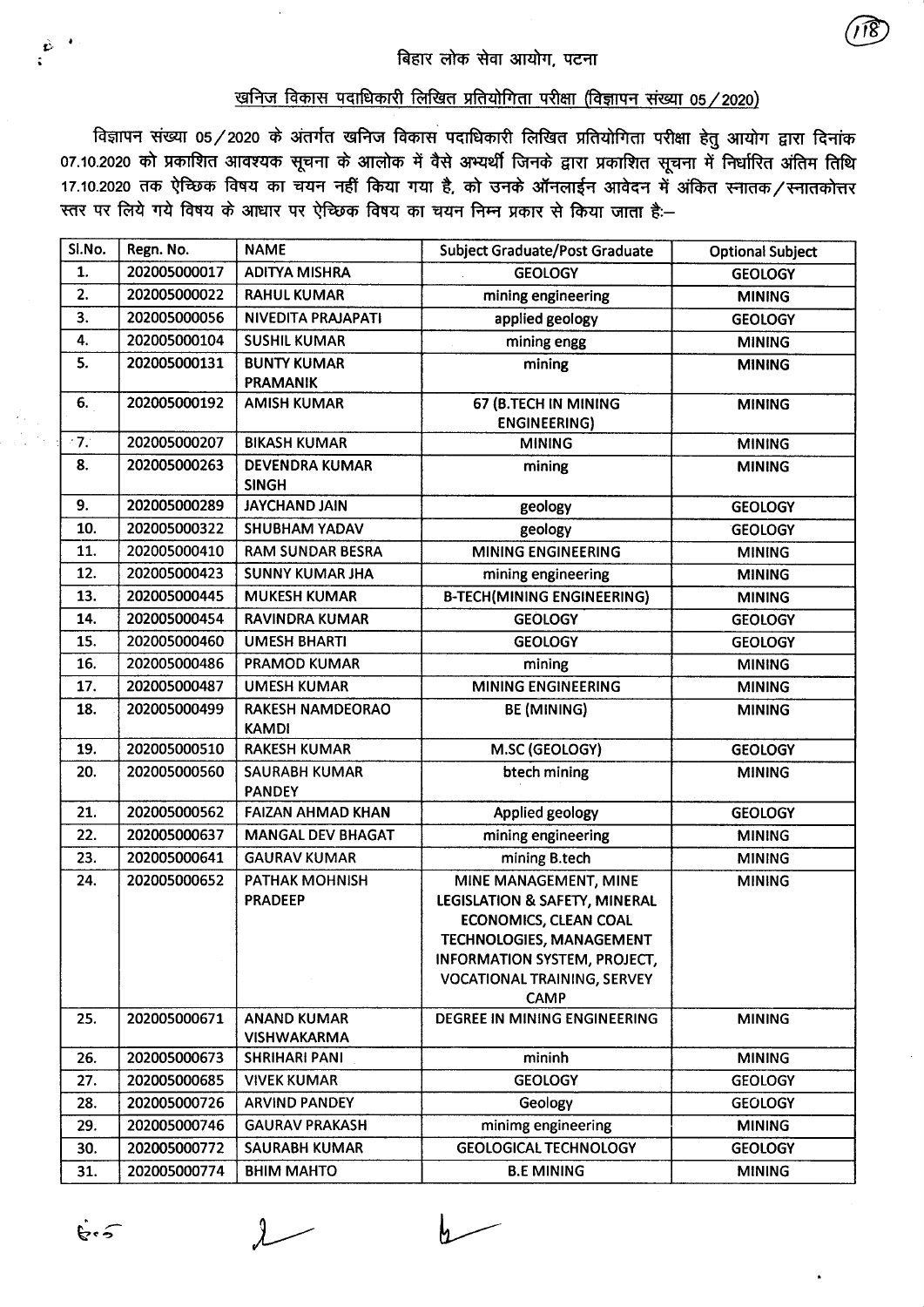|     | 202005000790 | <b>VIKASH KUMAR</b>                           | geology                                                                                                                                                                                         | <b>GEOLOGY</b>                  |
|-----|--------------|-----------------------------------------------|-------------------------------------------------------------------------------------------------------------------------------------------------------------------------------------------------|---------------------------------|
| 33. | 202005000814 | <b>DARVEKAR ABHISHEK</b><br><b>GAJANANRAO</b> | MINE MANAGEMENT, MINE<br>LEGISLATION & SAFETY, MINERAL<br><b>ECONOMICS, CLEAN COAL</b><br>TECHNOLOGIES, MANAGEMENT<br><b>INFORMATION SYSTEM, PROJECT,</b><br><b>VOCATIONAL TRAINING, SURVEY</b> | <b>MINING</b>                   |
| 34. | 202005000815 | <b>RAKESH ROSHAN</b>                          | <b>CAMP</b><br>b.e(mining)                                                                                                                                                                      |                                 |
| 35. | 202005000830 | <b>MUKESH KUMAR</b>                           | M.SC, GEOLOGY                                                                                                                                                                                   | <b>MINING</b><br><b>GEOLOGY</b> |
|     |              | <b>CHOUHAN</b>                                |                                                                                                                                                                                                 |                                 |
| 36. | 202005000855 | <b>RAJA BAYA</b>                              | b.e. in mining engineering                                                                                                                                                                      | <b>MINING</b>                   |
| 37. | 202005000869 | <b>VISHNU KUMAR DUBEY</b>                     | <b>MINING ENGINEERING</b>                                                                                                                                                                       | <b>MINING</b>                   |
| 38. | 202005000872 | <b>DIGESHWAR KUMAR</b><br><b>PRIYA</b>        | b.tech mining                                                                                                                                                                                   | <b>MINING</b>                   |
| 39. | 202005000873 | <b>SURAJ DEV SINGH</b>                        | <b>MINING ENGINEERING</b>                                                                                                                                                                       | <b>MINING</b>                   |
| 40. | 202005000884 | <b>DEVENDRA GUPTA</b>                         | <b>B.E (MINING)</b>                                                                                                                                                                             | <b>MINING</b>                   |
| 41. | 202005000887 | <b>NIMESH NIRBHAY</b>                         | <b>B.TECH, MINING ENGINEERING</b>                                                                                                                                                               | <b>MINING</b>                   |
| 42. | 202005000933 | <b>SHAUKAT ALI</b>                            | <b>GEOLOGY</b><br>$\mathbf{v}$                                                                                                                                                                  | <b>GEOLOGY</b>                  |
| 43. | 202005000936 | <b>RAVI M RAJAN</b>                           | <b>MINING</b>                                                                                                                                                                                   | <b>MINING</b>                   |
| 44. | 202005000960 | <b>PRASUN PARAG</b>                           | geology                                                                                                                                                                                         | <b>GEOLOGY</b>                  |
| 45. | 202005000965 | <b>RAUSHAN KUMAR</b>                          | <b>MINING</b>                                                                                                                                                                                   | <b>MINING</b>                   |
| 46. | 202005000981 | <b>PREMLATA RANI</b>                          | geology                                                                                                                                                                                         | <b>GEOLOGY</b>                  |
| 47. | 202005000998 | PRIYANSHU                                     | <b>B.TECH(MINING)</b>                                                                                                                                                                           | <b>MINING</b>                   |
| 48. | 202005001007 | <b>RAJNI CHAUDHARY</b>                        | geology                                                                                                                                                                                         | <b>GEOLOGY</b>                  |
| 49. | 202005001035 | <b>BIMAL SAMAD</b>                            | M.SC(GEOLOGY)                                                                                                                                                                                   | <b>GEOLOGY</b>                  |
| 50. | 202005001037 | <b>SANTOSH KUMAR</b><br><b>CHAUDHARI</b>      | <b>GEOLOGY</b>                                                                                                                                                                                  | <b>GEOLOGY</b>                  |
| 51. | 202005001038 | <b>SEEMAB AKHTAR</b>                          | <b>APPLIED GEOLOGY</b>                                                                                                                                                                          | <b>GEOLOGY</b>                  |
| 52. | 202005001040 | <b>KRISHNENDU SEN</b>                         | applied geology                                                                                                                                                                                 | <b>GEOLOGY</b>                  |
| 53. | 202005001047 | <b>ANKITA RAI</b>                             | <b>GEOLOGY</b>                                                                                                                                                                                  | <b>GEOLOGY</b>                  |
| 54. | 202005001058 | <b>ACHYUTANAND</b><br><b>PAANDEY</b>          | applied geology                                                                                                                                                                                 | <b>GEOLOGY</b>                  |
| 55. | 202005001091 | ANIL KUMAR YADAV                              | mining                                                                                                                                                                                          | <b>MINING</b>                   |
| 56. | 202005001137 | AMIT KUMAR PASWAN                             | b.tech (Mining)                                                                                                                                                                                 | <b>MINING</b>                   |
| 57. | 202005001141 | <b>AVINASH KUMAR</b>                          | mining engineering                                                                                                                                                                              | <b>MINING</b>                   |
| 58. | 202005001160 | <b>GARGI SINGH</b>                            | <b>GEOLOGY</b>                                                                                                                                                                                  | <b>GEOLOGY</b>                  |
| 59. | 202005001169 | PIYUSH KUMAR PANDEY                           | geology                                                                                                                                                                                         | <b>GEOLOGY</b>                  |
| 60. | 202005001171 | <b>SAWANI RAI</b>                             | geology                                                                                                                                                                                         | <b>GEOLOGY</b>                  |
| 61. | 202005001179 | SANDIP CHANDRA JAYA                           | mining engineering                                                                                                                                                                              | <b>MINING</b>                   |
| 62. | 202005001187 | ADITYA KUMAR                                  | geological sciences                                                                                                                                                                             | <b>GEOLOGY</b>                  |
| 63. | 202005001195 | <b>VIKASH KUMAR</b><br><b>KUSHWAHA</b>        | <b>GEOLOGY (PETROLOGY, ECNOMIC</b><br>GEOLOGY,<br><b>HYDROLOGY, STRUCTURE</b><br>GEOLOGY, GEOMORPHOLOGY,<br>STRATIGRAPHY, MINERALOGY ETC.)                                                      | <b>GEOLOGY</b>                  |
| 64. | 202005001196 | <b>MOHITKUMAR AMRESH</b><br><b>SINGH</b>      | mining                                                                                                                                                                                          | <b>MINING</b>                   |
| 65. | 202005001199 | PRAVANJAN BEHERA                              | minig                                                                                                                                                                                           | <b>MINING</b>                   |
| 66. | 202005001216 | BIRENDRA KUMAR RANA                           | MINE MANG MINE LEGISLATION<br>MINERAL ECO CCT MIS                                                                                                                                               | <b>MINING</b>                   |
| 67. | 202005001220 | <b>VARUN PRATAP SINGH</b>                     |                                                                                                                                                                                                 |                                 |

 $h$ 

 $c^{6}$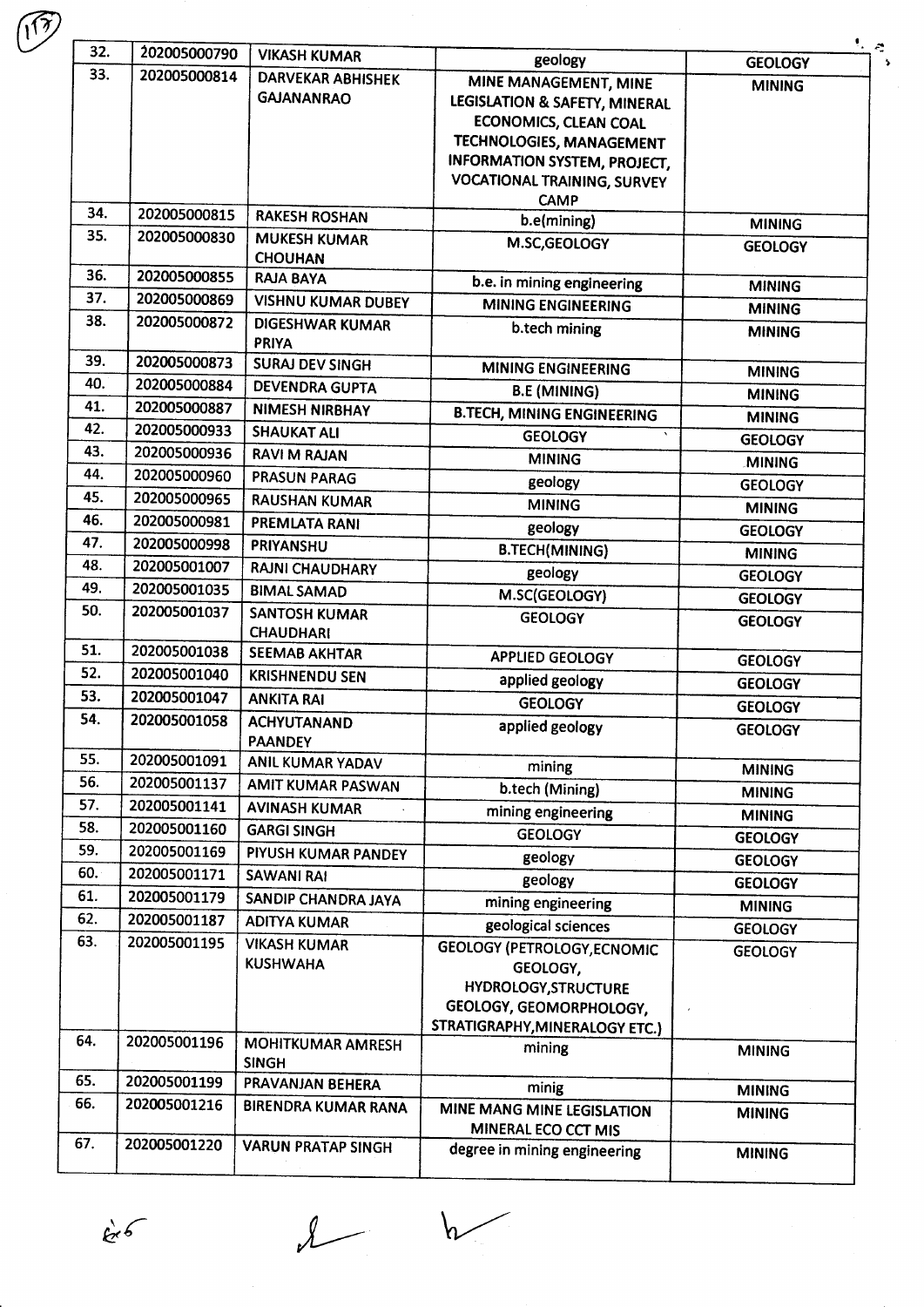

 $\bullet$ 

| 68.  | 202005001230 | <b>AJEET KUMAR</b><br><b>KANNAUJIYA</b>  | <b>GEOLOGY</b>                                                                                                       | <b>GEOLOGY</b> |
|------|--------------|------------------------------------------|----------------------------------------------------------------------------------------------------------------------|----------------|
| 69.  | 202005001237 | <b>SATYENDRA KUMAR</b>                   | mining engineering                                                                                                   | <b>MINING</b>  |
| 70.  | 202005001253 | <b>ROHIT KUMAR</b>                       | <b>B.TECH (MINING)</b>                                                                                               | <b>MINING</b>  |
| 71.  | 202005001270 | <b>DHARMENDRA KUMAR</b>                  | MINE MANG MINE LEG MIN ECO<br><b>CLEAN COAL TECH MANG INFO</b><br>SYSTEM PROJECT VOCT TRAIN<br>PRACTICAL SURVEY CAMP | <b>MINING</b>  |
| 72.  | 202005001271 | <b>DHEERAJ KUMAR</b>                     | <b>GEOLOGY</b>                                                                                                       | <b>GEOLOGY</b> |
| 73.  | 202005001293 | <b>ANJALI RAJPUT</b>                     | applied geology                                                                                                      | <b>GEOLOGY</b> |
| 74.  | 202005001305 | <b>DEEKSHA BOHRA</b>                     | geology                                                                                                              | <b>GEOLOGY</b> |
| 75.  | 202005001306 | <b>SHREEPARNA SARKAR</b>                 | ENGALI, ENGLISH, PHYICS, MATHS, EN<br>VS, geology                                                                    | <b>GEOLOGY</b> |
| 76.  | 202005001309 | <b>ANIRUDH SHARMA</b>                    | mining engineering                                                                                                   | <b>MINING</b>  |
| 77.  | 202005001331 | <b>BHOOPENDRA BHAKT</b>                  | appied geology                                                                                                       | <b>GEOLOGY</b> |
| 78.  | 202005001347 | <b>DHANANJAI PRATAP</b><br><b>SINGH</b>  | <b>APPLIED GEOLOGY</b>                                                                                               | <b>GEOLOGY</b> |
| 79.  | 202005001365 | <b>RAKESH KUMAR</b>                      | <b>GEOLOGY</b>                                                                                                       | <b>GEOLOGY</b> |
| 80.  | 202005001371 | <b>SUBHASH KUMAR SINHA</b>               | applied geology                                                                                                      | <b>GEOLOGY</b> |
| 81.  | 202005001397 | <b>KAMYA DIWEDI</b>                      | Geology                                                                                                              | <b>GEOLOGY</b> |
| 82.  | 202005001401 | <b>RAVI</b>                              | btech mining                                                                                                         | <b>MINING</b>  |
| 83.  | 202005001424 | <b>RUPESH</b>                            | Mining                                                                                                               | <b>MINING</b>  |
| 84.  | 202005001447 | PRAKASH KUMAR                            | b.tech. (Mining)                                                                                                     | <b>MINING</b>  |
| 85.  | 202005001464 | <b>SUNIL KUMAR</b><br><b>CHOUDHARY</b>   | <b>B.TECH, MINING ENGG.</b>                                                                                          | <b>MINING</b>  |
| 86.  | 202005001470 | <b>SERVAJEET KUMAR</b>                   | b.tech(mining)                                                                                                       | <b>MINING</b>  |
| 87.  | 202005001493 | <b>RAHUL KUMAR SINGH</b>                 | geology                                                                                                              | <b>GEOLOGY</b> |
| 88.  | 202005001500 | MOHAMMAD AZAD                            | <b>GEOLOGY</b>                                                                                                       | <b>GEOLOGY</b> |
| 89.  | 202005001507 | <b>PRAVEEN KUMAR</b><br><b>KANNOJIYA</b> | geology                                                                                                              | <b>GEOLOGY</b> |
| 90.  | 202005001517 | <b>ROHIT SINGH PARIHAR</b>               | <b>MINING ENGINEERING</b>                                                                                            | <b>MINING</b>  |
| 91.  | 202005001527 | <b>OM SHIV SHANKAR</b>                   | <b>MINING ENGINEERING</b>                                                                                            | <b>MINING</b>  |
| 92.  | 202005001529 | <b>ANKIT BARNWAL</b>                     | MINING ENGG.                                                                                                         | <b>MINING</b>  |
| 93.  | 202005001531 | <b>SHAMBHU KUMAR</b>                     | <b>GEOLOGY</b>                                                                                                       | <b>GEOLOGY</b> |
| 94.  | 202005001536 | <b>ALOK KUMAR</b>                        | b.tech in mining                                                                                                     | <b>MINING</b>  |
| 95.  | 202005001546 | <b>SAROJ KUMAR PANDEY</b>                | <b>MINING ENGG</b>                                                                                                   | <b>MINING</b>  |
| 96.  | 202005001551 | <b>ADARSH KUMAR</b>                      | <b>BE MINING</b>                                                                                                     | <b>MINING</b>  |
| 97.  | 202005001568 | <b>SHALIGRAM SINGH</b>                   | <b>MINING ENGINEERING</b>                                                                                            | <b>MINING</b>  |
| 98.  | 202005001601 | <b>MD AMIN RASHID</b>                    | geology                                                                                                              | <b>GEOLOGY</b> |
| 99.  | 202005001604 | <b>SHAHRUKH ALI ANSARI</b>               | geology                                                                                                              | <b>GEOLOGY</b> |
| 100. | 202005001605 | <b>SAURABH KUMAR</b>                     | mining engineering                                                                                                   | <b>MINING</b>  |
| 101. | 202005001609 | <b>SUMIT SOURAV</b>                      | mining engineering                                                                                                   | <b>MINING</b>  |
| 102. | 202005001628 | <b>MUKESH GUPTA</b>                      | <b>B.TECH IN MINING ENGG</b>                                                                                         | <b>MINING</b>  |
| 103. | 202005001635 | PRITAM KUMAR                             | mining engineering                                                                                                   | <b>MINING</b>  |
| 104. | 202005001643 | <b>NIRAJ KUMAR SINGH</b>                 | <b>BE MINING</b>                                                                                                     | <b>MINING</b>  |
| 105. | 202005001681 | <b>KUMAR AAKASH</b>                      | geology                                                                                                              | <b>GEOLOGY</b> |
| 106. | 202005001686 | YATIN SHARMA                             | applied geology                                                                                                      | <b>GEOLOGY</b> |
| 107. | 202005001714 | <b>AKASH BIHARI</b>                      | mining engineering                                                                                                   | <b>MINING</b>  |
| 108. | 202005001722 | <b>AMAN BARNWAL</b>                      | applied geology                                                                                                      | <b>GEOLOGY</b> |
| 109. | 202005001726 | <b>JAYKANT RAIDAS</b>                    | <b>MINING</b>                                                                                                        | <b>MINING</b>  |
| 110. | 202005001734 | <b>SHIV SHANKAR PAUL</b>                 | min.engg                                                                                                             | <b>MINING</b>  |
| 111. | 202005001765 | <b>VISHAL VERMA</b>                      | geology                                                                                                              | <b>GEOLOGY</b> |

 $b$ 

 $\int_{0}^{\infty}$ 

 $\lambda$ 

—<br>—

 $\widehat{U\widehat{6}}$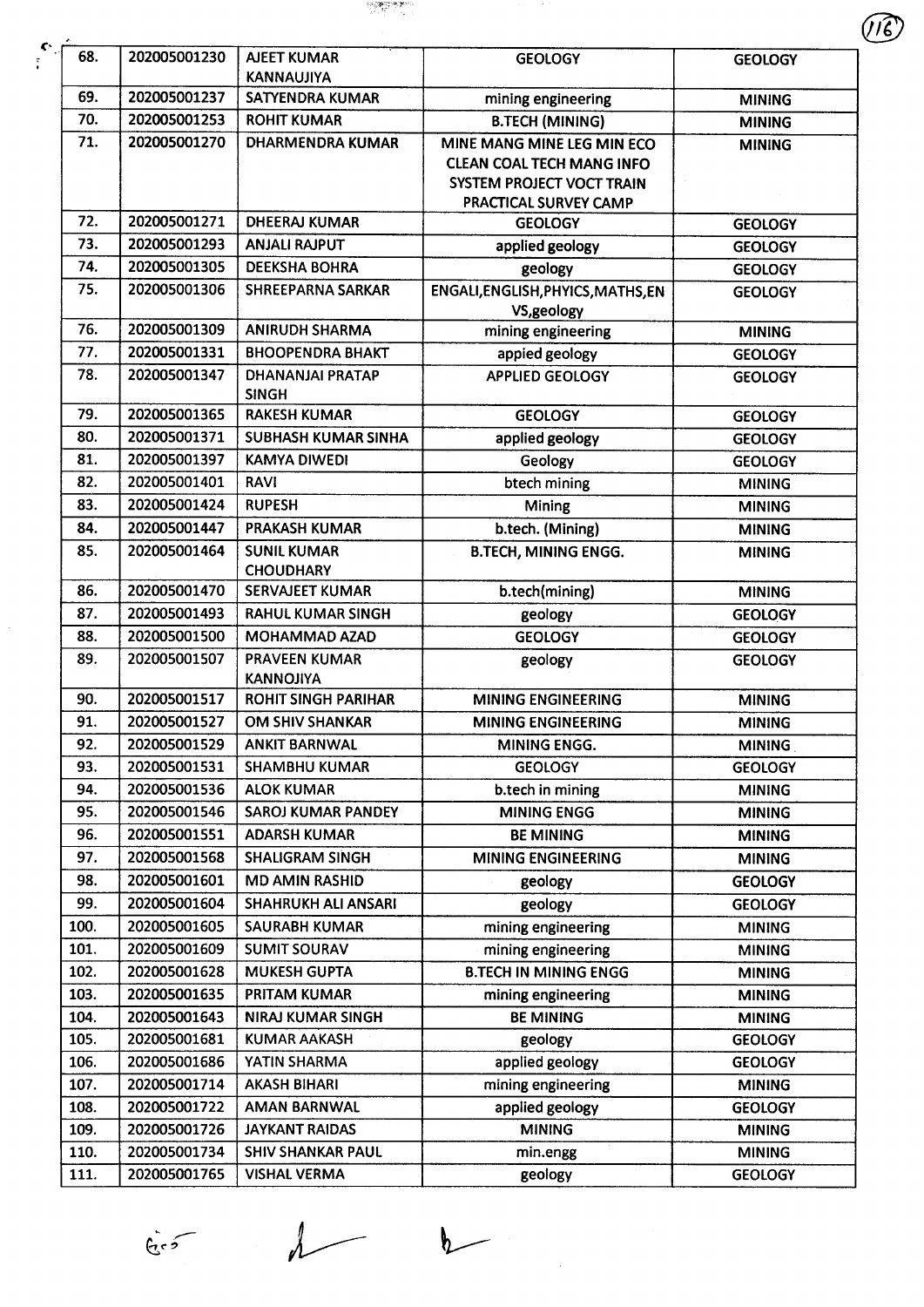|      |              |                                                | $\mathbf{Y}^{(1)}\mathbf{A}^{(1)}\mathbf{A}^{(2)}\mathbf{A}^{(3)}\mathbf{A}^{(4)}\mathbf{A}^{(5)}\mathbf{A}^{(6)}\mathbf{A}^{(7)}\mathbf{A}^{(8)}\mathbf{A}^{(8)}\mathbf{A}^{(8)}\mathbf{A}^{(8)}\mathbf{A}^{(8)}\mathbf{A}^{(8)}\mathbf{A}^{(8)}\mathbf{A}^{(8)}\mathbf{A}^{(8)}\mathbf{A}^{(8)}\mathbf{A}^{(8)}\mathbf{A}^{(8)}\mathbf{A}^{(8)}\mathbf{A}^{(8)}$ |                                 |
|------|--------------|------------------------------------------------|--------------------------------------------------------------------------------------------------------------------------------------------------------------------------------------------------------------------------------------------------------------------------------------------------------------------------------------------------------------------|---------------------------------|
| 112. | 202005001790 | <b>ABHISHEK KUMAR</b>                          | mining engineering                                                                                                                                                                                                                                                                                                                                                 |                                 |
|      |              | <b>RANJAN</b>                                  |                                                                                                                                                                                                                                                                                                                                                                    | <b>MINING</b>                   |
| 113. | 202005001795 | <b>ANUJ KUMAR</b>                              | <b>MINING</b>                                                                                                                                                                                                                                                                                                                                                      | <b>MINING</b>                   |
| 114. | 202005001822 | <b>NIRAJ KUMAR</b>                             | geology [mineral exploration]                                                                                                                                                                                                                                                                                                                                      | <b>GEOLOGY</b>                  |
| 115. | 202005001824 | <b>CHANDRAKANT</b>                             | <b>MINING</b>                                                                                                                                                                                                                                                                                                                                                      | <b>MINING</b>                   |
| 116. | 202005001871 | <b>MR RITESH KUMAR</b>                         | mining engineering                                                                                                                                                                                                                                                                                                                                                 | <b>MINING</b>                   |
| 117. | 202005001877 | <b>RIPON GHOSH</b>                             | Applied geology                                                                                                                                                                                                                                                                                                                                                    | <b>GEOLOGY</b>                  |
| 118. | 202005001881 | SANJAY KUMAR YADAV                             | be (Mining)                                                                                                                                                                                                                                                                                                                                                        | <b>MINING</b>                   |
| 119. | 202005001893 | <b>RAGHVENDRA PRATAP</b>                       | <b>GEOLOGY</b>                                                                                                                                                                                                                                                                                                                                                     | <b>GEOLOGY</b>                  |
| 120. | 202005001902 | PRADEEP KUMAR YADAV                            | <b>GEOLOGY</b>                                                                                                                                                                                                                                                                                                                                                     | <b>GEOLOGY</b>                  |
| 121. | 202005001908 | <b>MD ABRAR ALAM</b>                           | b.tech mining engineering                                                                                                                                                                                                                                                                                                                                          | <b>MINING</b>                   |
| 122. | 202005001913 | <b>ASHISH KUMAR</b>                            | <b>MINING ENGINEERING</b>                                                                                                                                                                                                                                                                                                                                          | <b>MINING</b>                   |
| 123. | 202005001916 | <b>RAHUL SINGH</b>                             | <b>GEOLOGY</b>                                                                                                                                                                                                                                                                                                                                                     | <b>GEOLOGY</b>                  |
| 124. | 202005001922 | SHIKHAR KUMAR GUPTA                            | <b>B. Tech in Mining Engineering</b>                                                                                                                                                                                                                                                                                                                               | <b>MINING</b>                   |
| 125. | 202005001925 | <b>SAIF ALI KHAN</b>                           | <b>APPLIED GEOLOGY</b>                                                                                                                                                                                                                                                                                                                                             | <b>GEOLOGY</b>                  |
| 126. | 202005001929 | <b>VIVEK KUMAR</b>                             | <b>MINING ENGINEERING</b>                                                                                                                                                                                                                                                                                                                                          | <b>MINING</b>                   |
| 127. | 202005001959 | <b>NOOPUR GUPTA</b>                            | <b>ENGINEERING GEOLOGY</b>                                                                                                                                                                                                                                                                                                                                         | <b>GEOLOGY</b>                  |
| 128. | 202005001967 | <b>KALICHARAN SAHU</b>                         | surface mining, underground coal                                                                                                                                                                                                                                                                                                                                   | <b>MINING</b>                   |
|      |              |                                                | mining, rock mechanics, mine<br>machinery, mine<br>ventilationplanning, mine design                                                                                                                                                                                                                                                                                |                                 |
| 129. | 202005001984 |                                                | planning, merm, mlsc, mdpm                                                                                                                                                                                                                                                                                                                                         |                                 |
| 130. |              | <b>MRITUNJAY KUMAR</b>                         | gelology                                                                                                                                                                                                                                                                                                                                                           | <b>GEOLOGY</b>                  |
| 131. | 202005001995 | NITISH KUMAR KARNA                             | mining                                                                                                                                                                                                                                                                                                                                                             | <b>MINING</b>                   |
|      | 202005002010 | <b>MOHIT KUMAR</b><br><b>AGRAWAL</b>           | mining engg                                                                                                                                                                                                                                                                                                                                                        | <b>MINING</b>                   |
| 132. | 202005002011 | <b>MUKESH KUMAR</b>                            | <b>MINING ENGG</b>                                                                                                                                                                                                                                                                                                                                                 | <b>MINING</b>                   |
| 133. | 202005002021 | <b>SHANTANU KARMAKAR</b>                       | MINING ENGINEERING                                                                                                                                                                                                                                                                                                                                                 | <b>MINING</b>                   |
| 134. | 202005002023 | HARINARAYAN MUNDA                              | <b>B.tech (Mining)</b>                                                                                                                                                                                                                                                                                                                                             | <b>MINING</b>                   |
| 135. | 202005002054 | <b>ABDUL RAJIK KHAN</b>                        | geology                                                                                                                                                                                                                                                                                                                                                            | <b>GEOLOGY</b>                  |
| 136. | 202005002064 | ZARYAB AMIN                                    | <b>GEOLOGY</b>                                                                                                                                                                                                                                                                                                                                                     | <b>GEOLOGY</b>                  |
| 137. | 202005002069 | <b>SUSHIL KUMAR</b>                            | mining                                                                                                                                                                                                                                                                                                                                                             | <b>MINING</b>                   |
| 138. | 202005002081 | PRANAV KUMAR                                   | <b>GEOLOGY</b>                                                                                                                                                                                                                                                                                                                                                     | <b>GEOLOGY</b>                  |
| 139. | 202005002105 | <b>GYAN PRAKASH SATYAM</b>                     | <b>GEOLOGY</b>                                                                                                                                                                                                                                                                                                                                                     | <b>GEOLOGY</b>                  |
| 140. | 202005002106 | <b>ALOK ANAND</b>                              | mining engineering                                                                                                                                                                                                                                                                                                                                                 | <b>MINING</b>                   |
| 141. | 202005002111 | <b>ASHISH KANT</b>                             | <b>MINING ENGINEERING</b>                                                                                                                                                                                                                                                                                                                                          | <b>MINING</b>                   |
| 142. | 202005002128 | <b>MANISH KUMAR</b>                            | Mining engineering                                                                                                                                                                                                                                                                                                                                                 | <b>MINING</b>                   |
| 143. | 202005002131 | <b>ROJALIN SAHU</b>                            | applied geology                                                                                                                                                                                                                                                                                                                                                    |                                 |
| 144. | 202005002175 | <b>RAHUL KUMAR GUPTA</b>                       | be in mining engg all paper                                                                                                                                                                                                                                                                                                                                        | <b>GEOLOGY</b>                  |
| 145. | 202005002225 | <b>BIRENDRA KUMAR</b>                          | <b>B TECH MINING ENGINEERING</b>                                                                                                                                                                                                                                                                                                                                   | <b>MINING</b>                   |
| 146. | 202005002275 | <b>ROHIT KUMAR</b>                             | <b>MINING ENGINEERING</b>                                                                                                                                                                                                                                                                                                                                          | <b>MINING</b>                   |
| 147. | 202005002333 | AMAN AMIR RAZA                                 | mining engineering                                                                                                                                                                                                                                                                                                                                                 | <b>MINING</b>                   |
| 148. | 202005002335 | <b>KUMARI MINU SINGH</b>                       | <b>GEOLOGY</b>                                                                                                                                                                                                                                                                                                                                                     | <b>MINING</b>                   |
| 149. | 202005002342 | <b>HARSH KUMAR SHARAN</b>                      | b.tech + m. tech(mining)                                                                                                                                                                                                                                                                                                                                           | <b>GEOLOGY</b>                  |
| 150. | 202005002345 | <b>SUMANA DAS</b>                              | <b>APPLIED GEOLOGY</b>                                                                                                                                                                                                                                                                                                                                             | <b>MINING</b>                   |
| 151. | 202005002349 | <b>VIKASH KUMAR SINHA</b>                      |                                                                                                                                                                                                                                                                                                                                                                    | <b>GEOLOGY</b>                  |
|      | 202005002355 | SACHINDRA MAHATO                               | geology<br><b>B.TECH IN MINING</b>                                                                                                                                                                                                                                                                                                                                 | <b>GEOLOGY</b>                  |
| 152. |              |                                                |                                                                                                                                                                                                                                                                                                                                                                    | <b>MINING</b>                   |
| 153. | 202005002382 |                                                |                                                                                                                                                                                                                                                                                                                                                                    |                                 |
| 154. | 202005002384 | PANKAJ KUMAR                                   | <b>MINING ENGINEER</b>                                                                                                                                                                                                                                                                                                                                             | <b>MINING</b>                   |
| 155. | 202005002412 | <b>ANIL KUMAR GUPTA</b><br><b>DEEPAK KUMAR</b> | geolgy<br>mining engineering                                                                                                                                                                                                                                                                                                                                       | <b>GEOLOGY</b><br><b>MINING</b> |

 $\sum_{i=1}^{n}$ 

 $\begin{picture}(220,20) \put(0,0){\dashbox{0.5}(5,0){ }} \thicklines \put(0,0){\dashbox{0.5}(5,0){ }} \thicklines \put(1,0){\dashbox{0.5}(5,0){ }} \thicklines \put(1,0){\dashbox{0.5}(5,0){ }} \thicklines \put(1,0){\dashbox{0.5}(5,0){ }} \thicklines \put(1,0){\dashbox{0.5}(5,0){ }} \thicklines \put(1,0){\dashbox{0.5}(5,0){ }} \thicklines \put(1,0){\dashbox{0.5}(5,0){ }} \thicklines \put(1,0){\dashbox{0.5}(5$ 

 $\angle$ 

ķ.